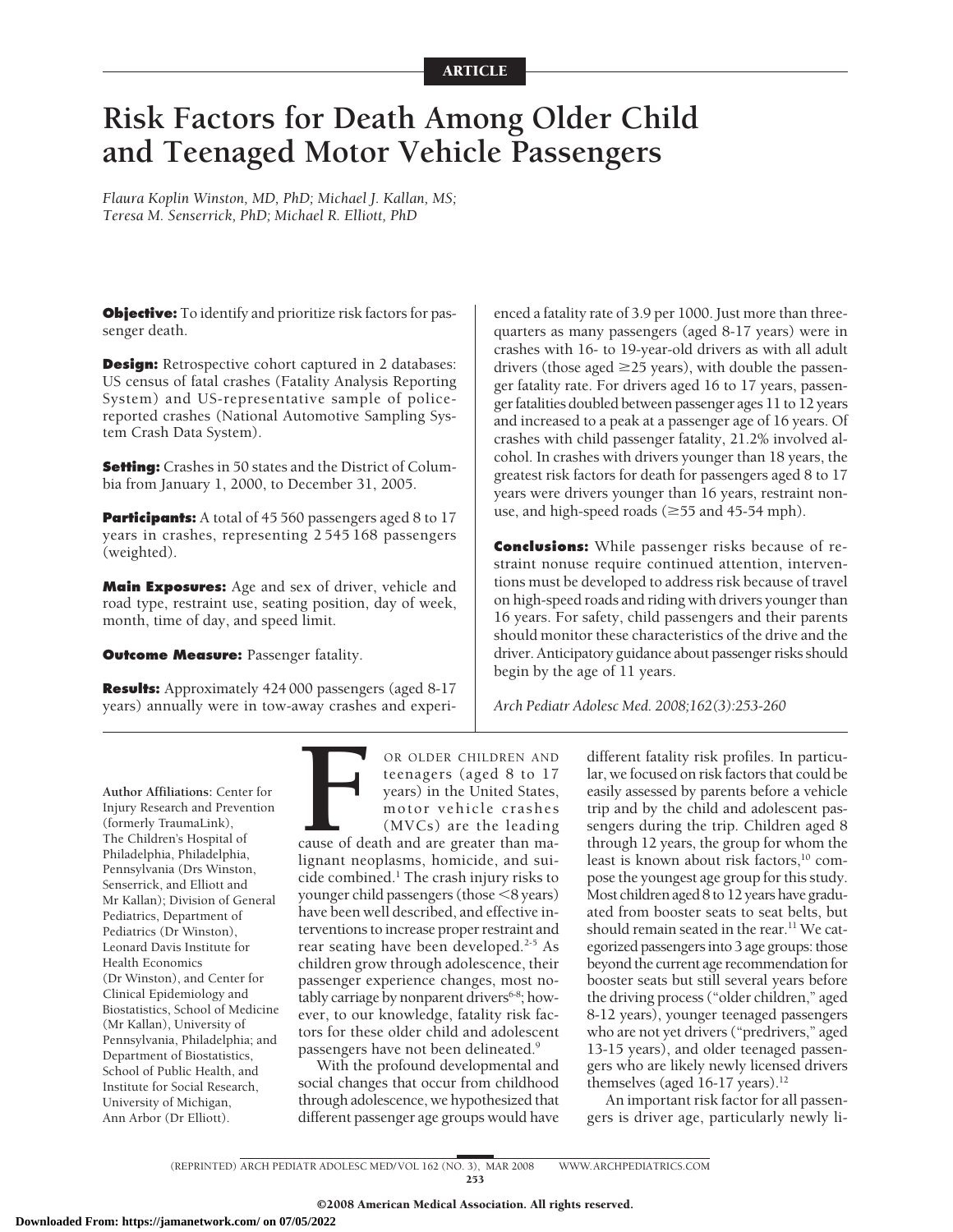censed teenaged drivers.<sup>8,9</sup> Based on previous research, we hypothesized decreasing risk attributed to driver age groups as follows: highest for drivers younger than 16 years (most of whom are below common licensing age and at high crash risk), $12-14$  followed by drivers aged 16 to 17 years (young and newly licensed drivers), then drivers aged 18 to 19 years (older teenaged drivers with likely more driving experience and somewhat reduced crash risk),<sup>15</sup> then drivers aged 20 to 24 years (young adult drivers for whom alcohol-related crash risk becomes more prominent),<sup>16</sup> and, with the lowest risk, drivers 25 years and older, who will serve as our comparison adult sample.

Within the passenger age groups, we hypothesized the following assessable risk factors: restraint use,<sup>2-5</sup> seating position, $\frac{4}{3}$  driver license status,<sup>15</sup> driver alcohol use,<sup>16</sup> driver sex,<sup>17</sup> number of passengers who are not adults,<sup>6,18,19</sup> and vehicle type.<sup>20,21</sup> Day of week, time of day, month, and season were also considered,<sup>22,23</sup> as were road type<sup>24</sup> and speed limits.<sup>25</sup>

The purpose of this article was to simultaneously assess multiple risk factors for death among older child and teenaged passengers in MVCs to develop risk profiles by passenger age groups to inform passenger safety interventions directed at child and adolescent passengers and their parents.

#### METHODS

This study used 2 data sources, the US National Highway Traffic Safety Administration Fatality Analysis Reporting System (FARS) and the US National Highway Traffic Safety Administration National Automotive Sampling System Crash Data System (NASS-CDS), to create a single cohort of children aged 8 to 17 years in tow-away crashes (ie, those crashes severe enough to require towing from the scene). Tow-away crashes in which a child or teenager died were drawn from FARS, and towaway crashes in which a child or teenager survived were drawn from the FARS (child and teenaged survivors of fatal crashes) and the NASS-CDS. By applying methods developed previously,<sup>5</sup> the case-fatality ratios (deaths per tow-away crash) under various driving conditions were compared and a multivariate model was created to determine the independent risk factors of older child or teenager passenger death.

#### **STUDY POPULATION**

The cohort was nationally representative of older child and adolescent passengers under the legal majority age (18 years) in towaway MVCs that occurred between January 1, 2000, and December 31, 2005. Subjects were grouped into 3 passenger age groups: 8 to 12, 13 to 15, and 16 to 17 years. Herein, the population is also referred to collectively as "child passengers."

#### **DATA SOURCES**

#### **Fatality Analysis Reporting System**

The FARS is a census of crash-involved fatalities. To be included in the FARS, a crash must involve a motor vehicle traveling on a public traffic way in the 50 states and the District of Columbia and result in the death of a person (occupant of a vehicle or a nonoccupant) within 30 days of the crash. For this study, all crashes involving at least 1 (nondriver) passenger fatality (aged 8-17 years) were included. Data for FARS come from a variety of sources, including police crash reports, state vehicle registration and driver licensing files, vital statistics, coroner and medical examiner reports, hospital medical records, and emergency medical service reports. To be comparable with the NASS-CDS database described later, 7% of children in vehicles involved in fatal crashes who could be driven from the scene were excluded from the analysis. Crashes between 2000 and 2005 were analyzed. A few crashes in which only nonoccupants (eg, pedestrians) died, and children known not to be in an enclosed seating position (eg, those seated in the open bed of a pickup truck), were also excluded from the analysis. Given these inclusion criteria, we identified within the FARS 9807 children aged 8 to 17 years who died in passenger vehicle crashes from 2000 to 2005; an additional 30 755 children aged 8 to 17 years were in passenger vehicle crashes in which someone else died and were included in the FARS data set.

# **National Automotive Sampling System Crash Data System**

A sample of child passengers involved in nonfatal crashes was obtained from the NASS-CDS. The NASS-CDS is a representative 3-stage probability sample selected annually from all police-reported crashes that resulted in vehicles having to be towed from the scene for damage (tow-away crashes). The first stage consists of a sample of geographic regions (primary sampling units) across the United States. A sample of police jurisdictions is then drawn with probability proportional to the number of crashes investigated within the jurisdiction. The third stage consists of a sample of crashes stratified by crash severity and model year, with an oversample of more severe crashes. Approximately 5000 vehicles per year were sampled as part of the NASS-CDS. Data for the NASS-CDS were collected via trained crash investigators based on crash site evidence, interviews with drivers and passengers, and reviews of medical records. Within the NASS-CDS, we identified 4998 children between the ages of 8 and 17 years who were passengers in a passenger car, van, pickup truck, or SUV involved in a nonfatal crash sampled from 2000 to 2005. Because of the complex sample design of the NASS-CDS, these 4998 children represent 2 504 606 children meeting our inclusion criteria.

## **Combined FARS/NASS-CDS Cohort**

Therefore, the combined FARS and NASS-CDS cohort of child passengers in tow-away crashes totaled 45 560 over the 6 years of study and represented 2 545 168 older child and adolescent passengers.

Both FARS and NASS-CDS data sets have no individual identifiers and are publicly available; therefore, no institutional review board approval was required for these analyses.

#### **VARIABLE DEFINITIONS**

#### **Age**

Three passenger age group categorizations were described by year of age: 8 to 12, 13 to 15, and 16 to 17 years. Driver age was categorized into 5 age groups by year of age: younger than 16, 16 to 17, 18 to 19, 20 to 24, and 25 years and older.

## **Driver Licensure**

The FARS data also allowed a license status variable to be included: learner (requires supervision), licensed (including full and intermediate, provisional, probationary, or other restricted licenses), and unlicensed (including suspended and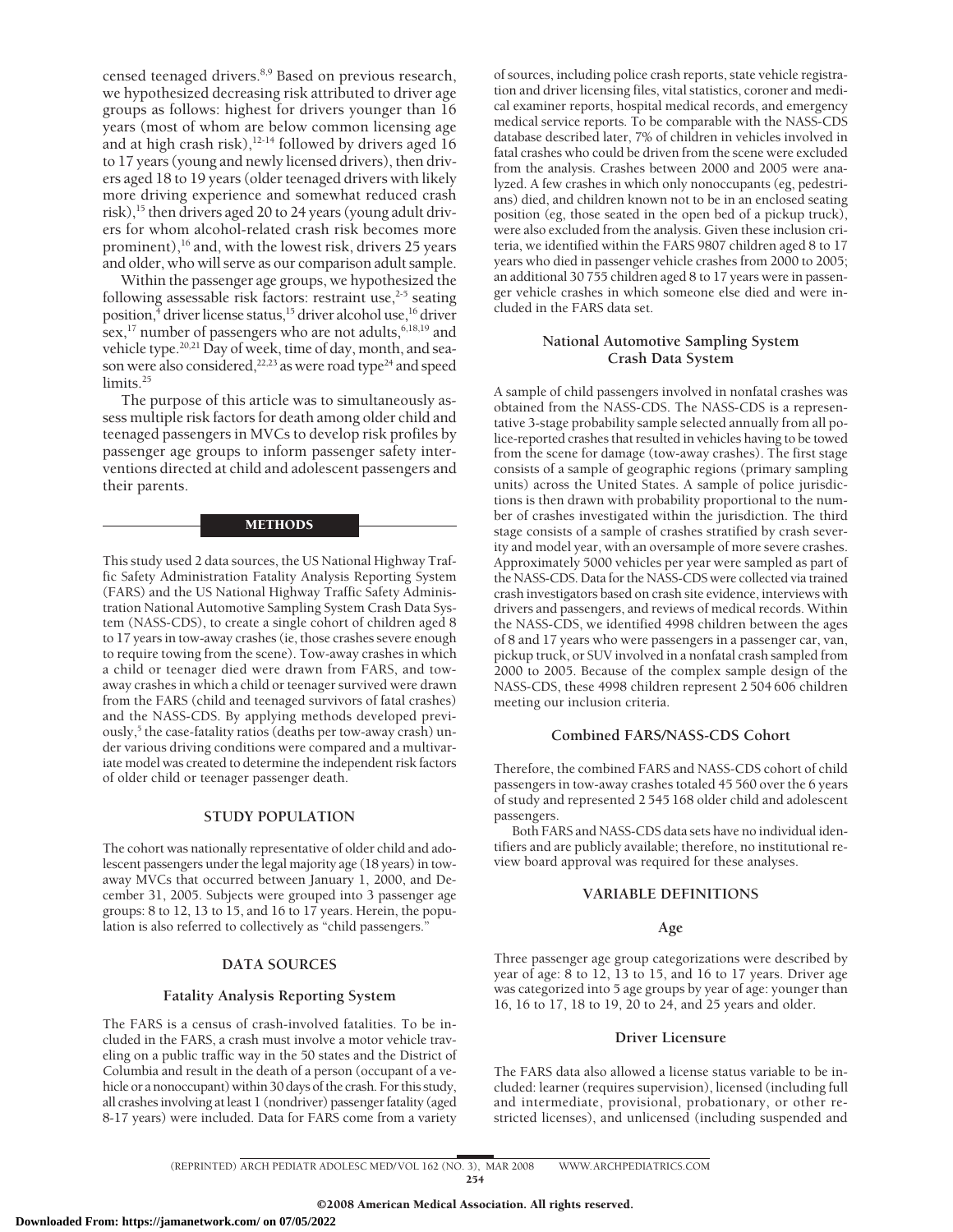revoked licenses). This information was, however, unavailable in the NASS-CDS and, therefore, license status analyses were limited to fatal crashes only.

#### **Occupant Restraint**

Restraint use and seating row were explored as dichotomous variables (restraint use vs nonuse and front vs rear seating). Restraint status information was missing in approximately 6% of the FARS and 1.5% of the NASS-CDS cases. Because preliminary analyses suggested that the fatality risks were similar for those who were unrestrained and those of unknown restraint, we included unknown restraint cases together with those known to be unrestrained in the analysis.

## **Driver Alcohol Use**

Alcohol use was determined based on blood alcohol content (BAC). Given the legal drinking age across the United States is 21 years, we examined the presence of any alcohol (BAC level,  $>$ 0) vs none (BAC level, 0). Because reliable BAC measures, defined as those obtained by breath or saliva tests, were either missing or unknown for drivers of 5571 (5.7%) of the fatally injured children, we used the multiple imputations of BAC level available in the FARS. Point estimates and confidence intervals for alcohol use were determined using the standard method for combining point and variance estimates from each of the multiple imputed data sets.<sup>26</sup> Because the NASS-CDS data set did not contain a driver alcohol use variable, alcohol could not be explored as a risk factor in any of the multivariate models, and analyses involving alcohol were limited to the fatal crashes only.

#### **Other Variables**

Vehicle type was categorized into passenger cars, cargo vans, pickup trucks, SUVs, and minivans. Day of week was explored by individual days and weekdays (Monday to Thursday) vs weekend days (Friday to Sunday). Time of day was explored in terms of daytime (6 AM through 9:59 PM) and nighttime (10 PM through 5:59 AM) hours, split according to the commonly recommended hours for nighttime driving restrictions for newly licensed drivers.<sup>1,27</sup> Road type was examined in terms of the presence or absence of physical division, including a barrier: not physically divided, physically divided without barrier, physically divided with barrier, and one way or other. Speed limits were grouped as less than 35, 35 to 44, 45 to 54, 55 mph or more and unknown or none.

## **STATISTICAL ANALYSES**

Case-fatality ratios were estimates weighted to account for sampling in the NASS-CDS and calculated based on the aggregated 6 years (2000-2005) of data in the combined FARS/ NASS-CDS cohort data set.

Logistic regression modeling was used to compute the relative risk of death for child passengers as a function of a variety of predictors, including age of driver, age of passenger, driver restraint use, passenger restraint use, seating position, driver sex, vehicle type, day of week, time of day, season of crash, and speed limit. To estimate adjusted relative risks, we used odds ratios (ORs) from logistic regression; ORs will approximate relative risks when the outcome is uncommon, as fatalities are in this study. To determine important independent predictors of child passenger mortality, a backward selection procedure was used in which predictors with the largest *P* values were dropped until all remaining predictors were significant at  $\alpha$  = .10. All predictors, except season (which showed little variation among fatality crashes), were included in the final model. Effect modification because of driver age was assessed for driver restraint, driver sex, passenger seating row, and time of day to analyze for differences between the driver age group and the reference driver age group (aged  $\geq$  25 years).

To account for the unequal probability of selection for controls in the NASS-CDS, case weights equal to the inverse of the probability of selection and adjusted to known crash totals were used to account for the oversampling of severe crashes in the NASS-CDS. (Case weights in the FARS were set to 1, consistent with the FARS being a census of all fatalities.) To adjust inference to account for the disproportional probability of selection of subjects and stratification and clustering of subjects by geographic region and vehicle, robust  $\chi^2$  tests of association and Taylor series linearization estimates of the logistic regression variances were calculated using SAS-callable SUDAAN (Software for the Statistical Analysis of Correlated Data, Version 9.1; Research Triangle Institute, Research Triangle Park, North Carolina).

## **RESULTS**

# **DESCRIPTION OF FATAL CRASH CHARACTERISTICS FOR PASSENGERS AGED 8 TO 17 YEARS**

Over 6 years, an average of 424 195 children aged 8 to 17 years, per year, were passengers in tow-away MVCs, with an overall case-fatality ratio of 4 deaths per 1000 tow-away crashes. An overview of the characteristics of fatal crashes is provided in **Table 1**, before examining risks by passenger age groups. Between 2000 and 2005, 9807 children aged 8 to 17 years in an enclosed seating position died as passengers in tow-away MVCs. More than half of the children (54.4%) died as passengers of young drivers (aged -20 years). Almost two-thirds of the children who died were unrestrained. Almost two-thirds of the deaths occurred with male drivers. Using the multiple imputed FARS data, driver alcohol use was a factor in more than one-fifth of cases (21.2%; 95% confidence interval, 20.3%-22.1%). More than one-sixth of drivers were unlicensed. Sport-utility vehicles and pickup trucks were the most prevalent vehicle types, after passenger cars, in the crashes involving fatalities. Fatalities more commonly occurred on weekends, with little seasonal variation. More than half of the deaths occurred on the highestspeed roads ( $\geq$ 55 mph).

The distribution of fatalities by passenger age varied with driver age group, as presented in **Figure 1**. For crashes with adult drivers aged 25 years and older, the number of passenger fatalities was nearly constant for each passenger ages from 8 to 17. For crashes with drivers aged 20 to 24 years, there was a general trend of increasing passenger fatalities from passenger age 10 through 17 years. For crashes with drivers aged 16 to 17 years, the increase in fatalities begins at the age of 11 years. For drivers aged 18 to 19 years, the increase in fatalities begins at the age of 12 years.

# **FATALITY RISK FOR PASSENGERS AGED 8 TO 17 YEARS IN TOW-AWAY CRASHES: UNIVARIATE ANALYSES**

Using the combined FARS/NASS-CDS data set, **Figure 2** displays the exposure of child passengers to tow-away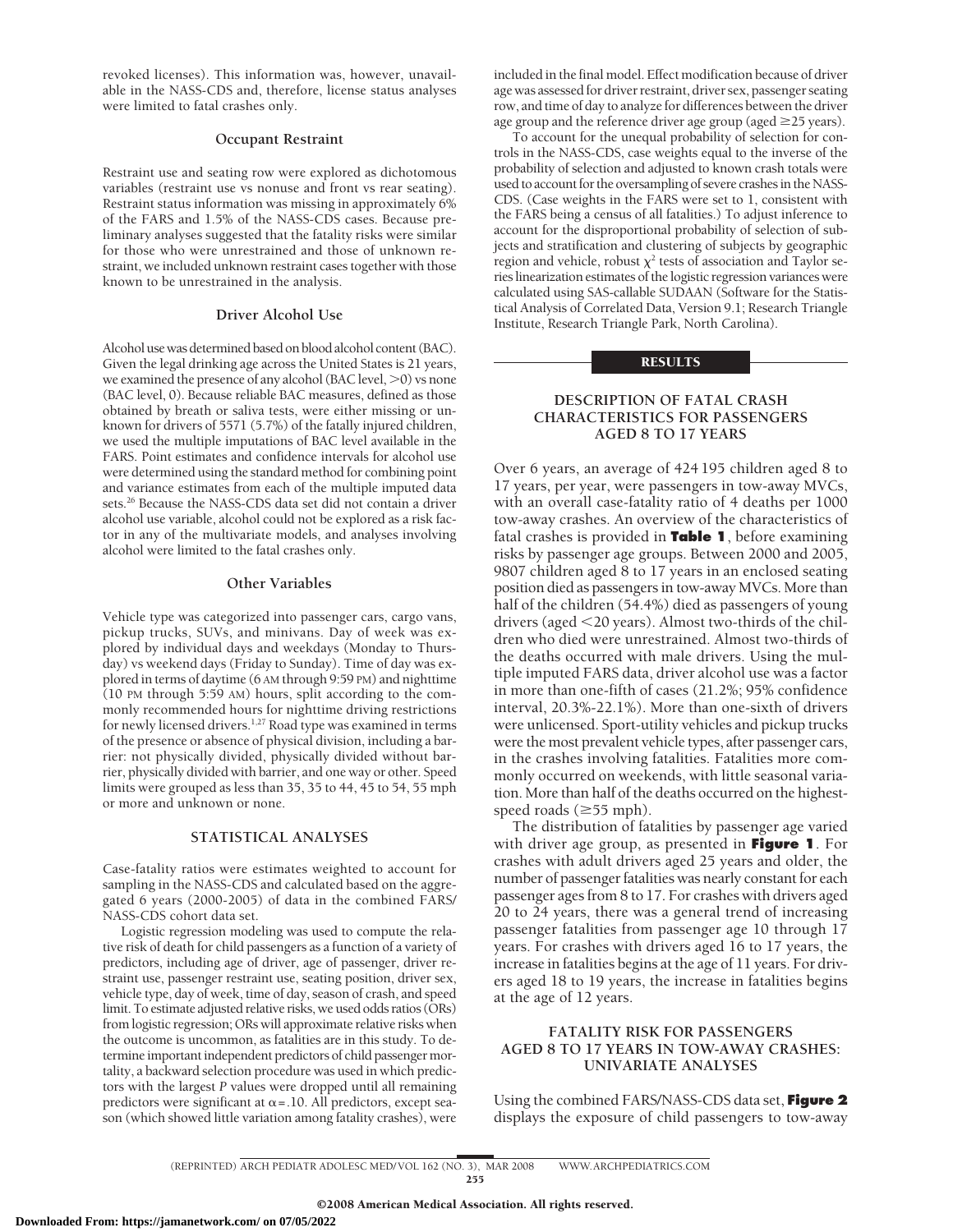#### **Table 1. Distribution of Child Passenger Characteristics in Tow-Away Crashes, by Status of the Crash as Fatal or Nonfatal: 2000-2005<sup>a</sup>**

| <b>Characteristic</b>          | Fatal<br>Crash | <b>Nonfatal</b><br>Crash | All<br><b>Crashes</b> |
|--------------------------------|----------------|--------------------------|-----------------------|
| Age of passenger, y            |                |                          |                       |
| $8 - 12$                       | 23.1           | 34.8                     | 34.8                  |
| $13 - 15$                      | 30.5           | 32.0                     | 32.0                  |
| $16 - 17$                      | 46.4           | 33.2                     | 33.2                  |
| Unrestrained passenger         | 65.9           | 15.0                     | 15.2                  |
| Front row seating of passenger | 53.2           | 48.6                     | 48.7                  |
| Age of driver, y               |                |                          |                       |
| $<$ 16                         | 3.9            | 1.2                      | 1.2                   |
| $16 - 17$                      | 31.8           | 28.2                     | 28.3                  |
| $18 - 19$                      | 18.7           | 11.4                     | 11.4                  |
| $20 - 24$                      | 11.8           | 7.6                      | 7.6                   |
| $\geq$ 25                      | 33.8           | 51.6                     | 51.6                  |
| <b>Unrestrained driver</b>     | 44.6           | 9.6                      | 9.7                   |
| Male driver                    | 63.5           | 48.9                     | 49.0                  |
| Driver died                    | 27.4           | 0.4                      | 0.5                   |
| Driver used alcohol            | 21.2           | b                        | b                     |
| Driver license status          |                |                          |                       |
| Learner                        | 1.8            | b                        | b                     |
| Licensed                       | 79.6           | $\mathbf b$              | h                     |
| Unlicensed                     | 17.4           | $\mathbf b$              | $\mathsf{h}$          |
| <b>Unknown</b>                 | 1.2            | $\mathbf b$              | b                     |
| <b>Vehicle type</b>            |                |                          |                       |
| Passenger car                  | 66.1           | 62.3                     | 62.3                  |
| Large van                      | 1.3            | 1.2                      | 1.2                   |
| Pickup truck                   | 11.0           | 6.9                      | 6.9                   |
| Sport-utility vehicle          | 15.2           | 17.2                     | 17.2                  |
| Minivan                        | 6.4            | 12.4                     | 12.4                  |
| <b>Crash time</b>              |                |                          |                       |
| 10 PM-5:59 AM                  | 27.4           | 10.9                     | 10.9                  |
| 6 AM-9:59 PM                   | 72.2           | 89.1                     | 89.1                  |
| Unknown                        | 0.4            | $\overline{0}$           | 0                     |
| Time of year <sup>c</sup>      |                |                          |                       |
| Jan-Mar                        | 21.4           | 20.8                     | 20.8                  |
| Apr-Jun                        | 26.1           | 26.4                     | 26.4                  |
| Jul-Sep                        | 28.5           | 29.4                     | 29.4                  |
| Oct-Dec                        | 24.0           | 23.5                     | 23.5                  |
| Day of week                    |                |                          |                       |
| Mon-Thu                        | 43.1           | 54.0                     | 54.0                  |
| Fri-Sun                        | 56.9           | 46.0                     | 46.0                  |
| Speed limit, mph               |                |                          |                       |
| $<$ 35                         | 8.2            | 19.6                     | 19.6                  |
| $35 - 44$                      | 13.7           | 34.8                     | 34.7                  |
| 45-54                          | 17.5           | 21.0                     | 21.0                  |
| $\geq 55$                      | 58.9           | 22.7                     | 22.8                  |
| Unknown or none                | 1.7            | 1.9                      | 1.9                   |

aData are from the US Department of Transportation Fatality Analysis Reporting System (FARS) for fatal crashes and from the National Automotive Sampling System Crash Data System (NASS-CDS) for nonfatal crashes. Data are presented as actual percentage for fatal crashes (the FARS is a census of fatal crashes) and as weighted percentage for nonfatal crashes (the NASS-CDS is a sample of tow-away crashes). Child passengers were those aged 8 to 17 years; a fatal crash was one in which a child passenger died, and a nonfatal crash was one in which no child passenger died.

<sup>b</sup> Characteristic not recorded in the NASS-CDS

cPercentages may not total 100 because of rounding.

crashes with the associated fatality risk by driver age. The highest risk of death was in crashes with drivers younger than 16 years, but these crashes occurred less frequently than with drivers at older ages. There were approximately three-fourths as many children in tow-



**Figure 1.** Distribution of child passenger (aged 8-17 years) fatalities in tow-away crashes by passenger age and driver age group. Data are from the US Department of Transportation Fatal Analysis Reporting System from January 1, 2000, to December 31, 2005.



**Figure 2.** Exposure of child passengers (aged 8-17 years) to tow-away crashes (bar plot) and the associated fatality risk by driver age group (line plot). Data are from the US Department of Transportation Fatal Analysis Reporting System from January 1, 2000, to December 31, 2005.

away crashes with drivers in the combined 16 to 17 and 18 to 19 years age groups as with all drivers 25 years and older; in addition, the risk of fatality with these younger drivers was at least double that with drivers 25 years and older.

**Table 2** presents exposures and case-fatality ratios (deaths per 1000 tow-away collisions) overall and then by the 3 passenger age groups. Between 2000 and 2005, an estimated 2 545 168 children aged 8 to 17 years were in tow-away crashes. Approximately 4 children in 1000 tow-away crashes (0.39%) died, increasing with child age: 2.6 for those aged 8 to 12 years, 3.7 for those aged 13 to 15 years, and 5.4 for those aged 16 to 17 years.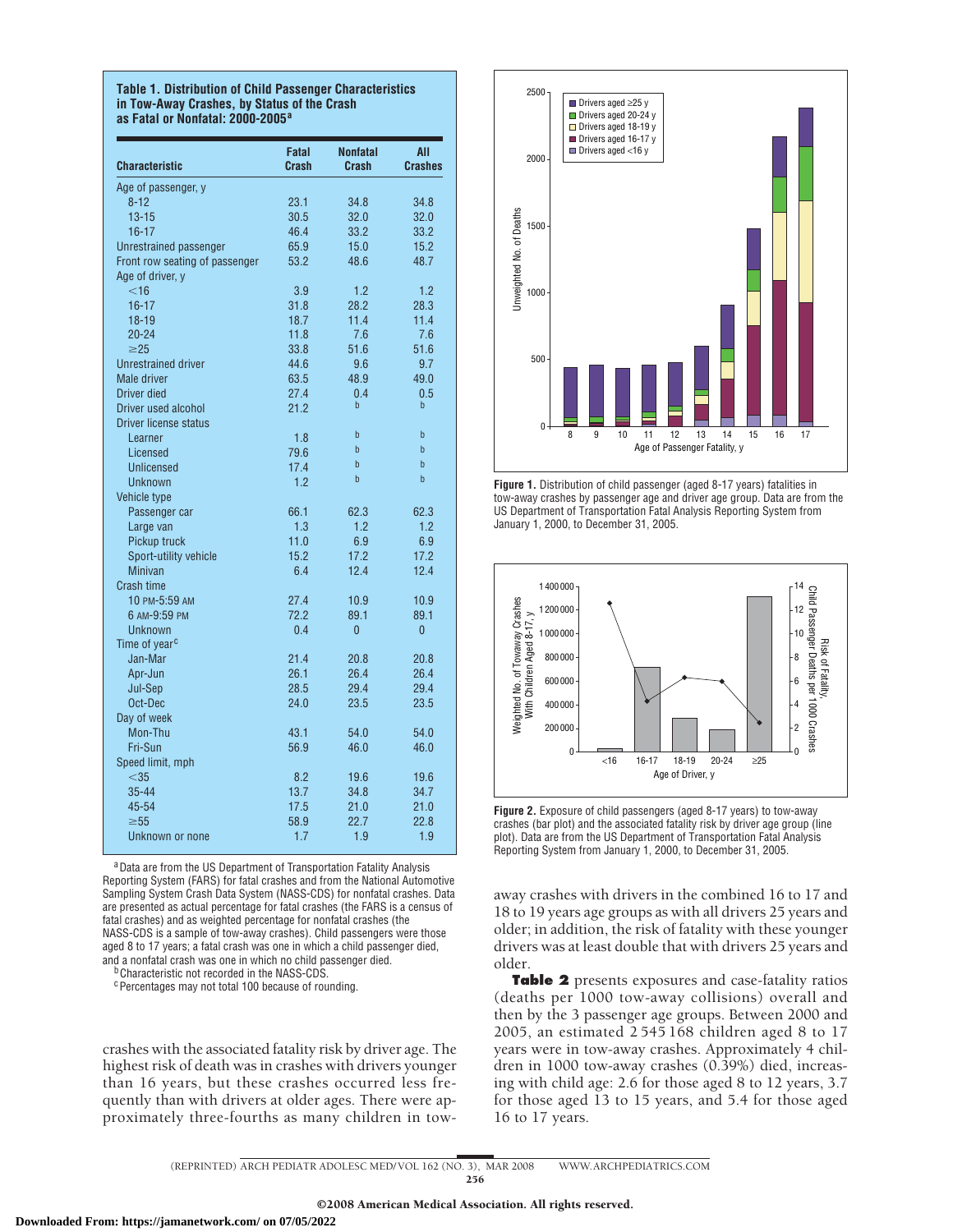| <b>Characteristic</b>  | <b>All Passengers</b><br>Aged 8-17 y | <b>Passengers</b><br>Aged 8-12 y Only | <b>Passengers</b><br><b>Aged 13-15 y Only</b> | <b>Passengers</b><br><b>Aged 16-17 y Only</b> |
|------------------------|--------------------------------------|---------------------------------------|-----------------------------------------------|-----------------------------------------------|
| Passenger restraint    |                                      |                                       |                                               |                                               |
| Restrained             | 1.5(3343)                            | 1.2(1005)                             | 1.4(970)                                      | 2.1(1368)                                     |
| <b>Unrestrained</b>    | 16.7(6464)                           | 18.6 (1259)                           | 14.5 (2019)                                   | 17.8 (3186)                                   |
| Passenger seating row  |                                      |                                       |                                               |                                               |
| Front row              | 4.2(5219)                            | 3.7(829)                              | 3.3(1543)                                     | 5.1(2847)                                     |
| Rear row(s)            | 3.5(4588)                            | 2.2 (1435)                            | 4.1 (1446)                                    | 5.9 (1707)                                    |
| Age of driver, y       |                                      |                                       |                                               |                                               |
| $<$ 16                 | 12.6(379)                            | 34.4 (49)                             | 13.8 (206)                                    | 9.1(124)                                      |
| $16 - 17$              | 4.3(3117)                            | 3.2(155)                              | 3.9(1065)                                     | 4.8 (1897)                                    |
| $18 - 19$              | 6.3(1832)                            | 6.9(95)                               | 6.1(471)                                      | 6.3(1266)                                     |
| $20 - 24$              | 6.0(1160)                            | 4.4 (168)                             | 7.9 (308)                                     | 6.0(684)                                      |
| $\geq$ 25              | 2.5(3319)                            | 2.3 (1797)                            | 2.3(939)                                      | 4.8(583)                                      |
| Driver restraint       |                                      |                                       |                                               |                                               |
| Restrained             | 2.4(5432)                            | 1.8(1479)                             | 2.2(1660)                                     | 3.2(2293)                                     |
| <b>Unrestrained</b>    | 17.7(4375)                           | 16.6 (785)                            | 17.6 (1329)                                   | 18.1 (2261)                                   |
| <b>Driver sex</b>      |                                      |                                       |                                               |                                               |
| <b>Male</b>            | 5.0(6232)                            | 3.8(1019)                             | 4.1 (1929)                                    | 6.4 (3284)                                    |
| Female                 | 2.8(3575)                            | 2.0(1245)                             | 3.1(1060)                                     | 3.8 (1270)                                    |
| <b>Driver fatality</b> |                                      |                                       |                                               |                                               |
| <b>Yes</b>             | 218.3 (2683)                         | 190.2 (637)                           | 209.3 (821)                                   | 244.0 (1225)                                  |
| No                     | 2.8(7124)                            | 1.8(1627)                             | 2.7(2168)                                     | 4.0 (3329)                                    |
| Vehicle type           |                                      |                                       |                                               |                                               |
| Passenger car          | 4.1(6487)                            | 3.1(1200)                             | 3.4 (1962)                                    | 5.3 (3325)                                    |
| Large van              | 4.3(127)                             | 2.9(54)                               | 4.6(34)                                       | 11.8(39)                                      |
| Pickup truck           | 6.1(1077)                            | 5.3(273)                              | 6.9(320)                                      | 6.2(484)                                      |
| Sport-utility vehicle  | 3.4(1489)                            | 2.0(448)                              | 4.2 (483)                                     | 5.9(558)                                      |
| <b>Minivan</b>         | 2.0(627)                             | 1.4(289)                              | 2.6(190)                                      | 3.9(148)                                      |
| Crash time             |                                      |                                       |                                               |                                               |
| 10 PM-5:59 AM          | 9.6(2688)                            | 5.0 (296)                             | 9.8(761)                                      | 11.5 (1631)                                   |
| 6 AM-9:59 PM           | 3.1(7083)                            | 2.4 (1963)                            | 3.0(2218)                                     | 4.1 (2902)                                    |
| Time of year           |                                      |                                       |                                               |                                               |
| Jan-Mar                | 4.0(2099)                            | 2.1(448)                              | 4.7 (623)                                     | 5.5 (1028)                                    |
| Apr-Jun                | 3.8(2560)                            | 2.2(583)                              | 3.6(775)                                      | 6.3(1202)                                     |
| Jul-Sep                | 3.7(2797)                            | 2.6(697)                              | 3.9(858)                                      | 4.9 (1242)                                    |
| Oct-Dec                | 3.9(2351)                            | 3.8(536)                              | 3.1(733)                                      | 5.0 (1082)                                    |
| Day of week            |                                      |                                       |                                               |                                               |
| Mon-Thu                | 3.1(4230)                            | 2.1(981)                              | 2.7(1334)                                     | 4.7 (1915)                                    |
| Fri-Sun                | 4.8(5577)                            | 3.1(1283)                             | 5.2(1655)                                     | 6.0(2639)                                     |
| Speed limit, mph       |                                      |                                       |                                               |                                               |
| $<$ 35                 | 1.6(803)                             | 0.9(111)                              | 1.6(263)                                      | 2.1(429)                                      |
| $35 - 44$              | 1.5(1346)                            | 0.7(200)                              | 1.3(398)                                      | 2.6(748)                                      |
| 45-54                  | 3.2(1714)                            | 2.0(341)                              | 2.9(516)                                      | 4.5(857)                                      |
| $\geq 55$              |                                      | 5.5 (1592)                            | 11.8 (1751)                                   | 17.3 (2431)                                   |
| Unknown or none        | 10.0(5774)<br>3.5(170)               | 0.9(20)                               | 4.1(61)                                       | 6.7(89)                                       |

aData are given as weighted ratio (number of deaths per 1000 tow-away crashes) for child passengers (aged 8-17 years). Data are from the Fatality Analysis Reporting System and the National Automotive Sampling System Crash Data System from January 1, 2000, to December 31, 2005.

While the fewest child passenger deaths occurred with drivers younger than 16 years, the case-fatality ratio was highest with these drivers within each passenger age group. Case-fatality ratios were also consistently higher when passengers were unrestrained vs restrained, were traveling with male vs female drivers, and were traveling on weekends vs weekdays. Rear vs front row seating position presented a lower case-fatality ratio for the youngest passenger group, while minivans were the safest vehicle for all passenger age groups. The case-fatality ratio increased incrementally from the 2 lowest speed groupings (-35 and 35-44 mph), to 45- to 54-mph roads, and again to 55-mph roads or more, both overall and by each passenger age group.

# **FATALITY RISK FOR PASSENGERS AGED 8 TO 17 YEARS IN TOW-AWAY CRASHES: ADJUSTED ANALYSES**

**Table 3** presents the adjusted risk factors for child passenger fatality in tow-away crashes overall and by passenger age group. Because death is a rare outcome, ORs approximated relative risks. When compared with children in tow-away crashes with drivers 25 years and older, those with drivers younger than 16 years were at a significantly increased risk of death. The greatest independent risks of death, however, were 55-mph roads or more and passenger unrestrained, with 45- to 54-mph roads also high risk. These risk factors were the leading fac-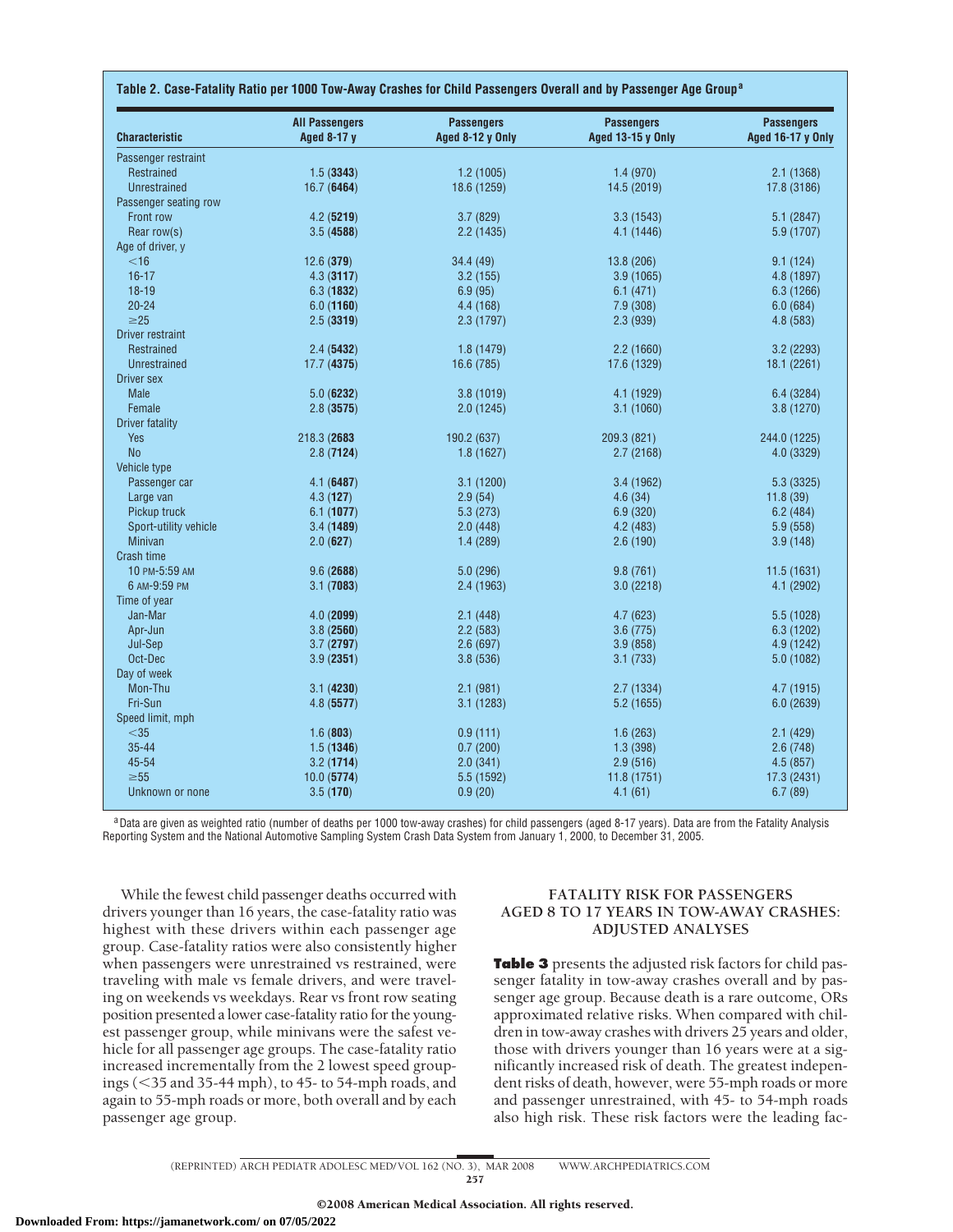| <b>Characteristic</b>       | <b>All Passengers</b><br>Aged 8-17 y | <b>Passengers</b><br>Aged 8-12 y Only | <b>Passengers</b><br><b>Aged 13-15 y Only</b> | <b>Passengers</b><br><b>Aged 16-17 y Only</b> |
|-----------------------------|--------------------------------------|---------------------------------------|-----------------------------------------------|-----------------------------------------------|
| Age of passenger, y         |                                      |                                       |                                               |                                               |
| $8 - 12$                    | 1 [Reference]                        | <b>NA</b>                             | <b>NA</b>                                     | <b>NA</b>                                     |
| $13 - 15$                   | $0.84(0.67 - 1.05)$                  | <b>NA</b>                             | <b>NA</b>                                     | <b>NA</b>                                     |
| $16 - 17$                   | $0.80(0.55 - 1.14)$                  | <b>NA</b>                             | <b>NA</b>                                     | <b>NA</b>                                     |
| Age of driver, y            |                                      |                                       |                                               |                                               |
| $<$ 16                      | 4.28 (2.65-6.91)                     | 7.04 (3.82-12.97)                     | $5.43(3.46 - 8.52)$                           | $2.49(1.12-5.53)$                             |
| $16 - 17$                   | $1.10(0.81 - 1.50)$                  | $0.59(0.13 - 2.68)$                   | $1.55(1.09-2.19)$                             | $0.89(0.53 - 1.51)$                           |
| $18 - 19$                   | $1.00(0.64-1.56)$                    | $1.77(0.70-4.48)$                     | $1.79(0.91 - 3.52)$                           | $0.78(0.46-1.30)$                             |
| $20 - 24$                   | $1.48(1.04 - 2.09)$                  | $1.56(0.61 - 4.03)$                   | $2.39(1.31 - 4.35)$                           | $0.95(0.54-1.67)$                             |
| $\geq$ 25                   | 1 [Reference]                        | 1 [Reference]                         | 1 [Reference]                                 | 1 [Reference]                                 |
| Unrestrained passenger      | $9.61(7.53 - 12.27)$                 | 17.49 (10.87-28.14)                   | 13.67 (8.78-21.30)                            | $6.17(4.25-8.96)$                             |
| Front row passenger seating | $1.48(1.19-1.82)$                    | $1.77(1.07 - 2.93)$                   | $2.12(1.34-3.35)$                             | $1.03(0.76-1.38)$                             |
| <b>Unrestrained driver</b>  | $1.60(1.14-2.25)$                    | $1.86(1.19-2.91)$                     | $1.32(0.72 - 2.41)$                           | $1.84(1.22 - 2.77)$                           |
| Male driver                 | $1.33(0.98-1.82)$                    | $0.95(0.56-1.60)$                     | $1.09(0.81 - 1.46)$                           | $1.62(1.14-2.32)$                             |
| Vehicle type                |                                      |                                       |                                               |                                               |
| Passenger car               | 1 [Reference]                        | 1 [Reference]                         | 1 [Reference]                                 | 1 [Reference]                                 |
| Large van                   | $0.97(0.43 - 2.20)$                  | $0.51(0.16-1.70)$                     | $1.36(0.61 - 3.02)$                           | $1.47(0.67 - 3.21)$                           |
| Pickup truck                | $0.48(0.24-0.98)$                    | $0.41(0.17-0.99)$                     | $0.51(0.31 - 0.84)$                           | $0.51(0.20-1.34)$                             |
| Sport-utility vehicle       | $0.92(0.63 - 1.35)$                  | $0.56(0.37-0.84)$                     | $1.23(0.59-2.58)$                             | $1.00(0.74-1.35)$                             |
| <b>Minivan</b>              | $0.47(0.28-0.80)$                    | $0.38(0.23 - 0.62)$                   | $1.32(0.79-2.22)$                             | $0.31(0.09-1.11)$                             |
| Crash time                  |                                      |                                       |                                               |                                               |
| 10 PM-5:59 AM               | $2.08(1.52 - 2.85)$                  | $2.24(1.35-3.71)$                     | $1.68(1.13 - 2.50)$                           | $2.15(1.35-3.41)$                             |
| 6 AM-9:59 PM                | 1 [Reference]                        | 1 [Reference]                         | 1 [Reference]                                 | 1 [Reference]                                 |
| Day of week                 |                                      |                                       |                                               |                                               |
| Mon-Thu                     | 1 [Reference]                        | 1 [Reference]                         | 1 [Reference]                                 | 1 [Reference]                                 |
| Fri-Sun                     | $1.45(1.10-1.93)$                    | $1.23(0.90-1.69)$                     | $1.57(1.18-2.09)$                             | $1.24(0.87 - 1.78)$                           |
| Speed limit, mph            |                                      |                                       |                                               |                                               |
| $<$ 35                      | 1 [Reference]                        | 1 [Reference]                         | 1 [Reference]                                 | 1 [Reference]                                 |
| $35 - 44$                   | $1.45(1.03-2.04)$                    | $1.08(0.59-2.00)$                     | $1.27(0.68 - 2.37)$                           | 1.89 (1.23-2.92)                              |
| 45-54                       | $4.15(2.38 - 7.25)$                  | $4.61(2.33-9.10)$                     | $3.92(1.88 - 8.17)$                           | $4.17(2.07 - 8.40)$                           |
| $\geq 55$                   | 12.47 (7.75-20.07)                   | 16.59 (8.52-32.31)                    | 13.25 (7.79-22.54)                            | 12.60 (7.52-21.11)                            |
| Unknown or none             | $2.89(0.93 - 8.97)$                  | $2.18(0.38 - 12.58)$                  | $2.79(0.65 - 12.03)$                          | $2.92(1.04 - 8.17)$                           |

Abbreviation: NA, data not applicable.

aData are given as adjusted odds ratio (95% confidence interval) and were determined via multivariate logistic regression modeling, including all characteristics simultaneously. Data are from the Fatality Analysis Reporting System and the National Automotive Sampling System Crash Data System from January 1, 2000, to December 31, 2005. Because death is a rare outcome, the odds ratios approximate relative risk. Child passengers were those aged 8 to 17 years.

tors across the 3 age subgroups (8-12, 13-15, and 16-17 years) studied.

# **EFFECT MODIFICATION WITH DRIVER AGE**

We also considered whether the effects of the various predictors of fatality risk differed by the age of the driver. Being unrestrained increased risk of injury more in older drivers than in younger drivers, cars were consistently higher risk than other vehicle types among adult drivers only, and the increased risk of death during weekend crashes and higher-speed crashes was much more pronounced among drivers younger than 16 years. Effect modification was statistically significant for passenger restraint at P<.001. Significance at this level was not reached for other factors, likely because of the small sample sizes.

## **COMMENT**

This study provides estimates of the prevalence of and risk factors for fatality among older child and adolescent passengers in the United States. During a 6-year pe-

riod, 2.5 million children were involved in tow-away crashes, with a case-fatality ratio approximating 4 deaths per 1000 tow-away crashes. While fatalities with adult drivers decreased slightly with passenger age, more fatalities by age of child for younger drivers was noted for passengers starting at the ages of 11 to 12 years. We found 4 factors, while varying in order, were consistently the greatest predictors of death for older child and adolescent passengers overall and by passenger age group. These were nonuse of restraint, high-speed and midspeed roads  $(\geq 55$  and 45-54 mph, respectively), and driver age younger than 16 years. Furthermore, we found that passenger restraint use was more protective among drivers 20 years and older.

Our study supports earlier findings $2-5,25$  on the crucial role of restraints in preventing fatalities to child passengers and the increased risk presented by travel on highspeed roads. The importance of restraint is highlighted in parent interventions $11$ ; however, the risk to children as passengers traveling on high-speed roads is not commonly addressed. Ontario has legislated restrictions on freeway driving for teen drivers in the adult-supervised driving phase of graduated licensing (learner phase), $^{28}$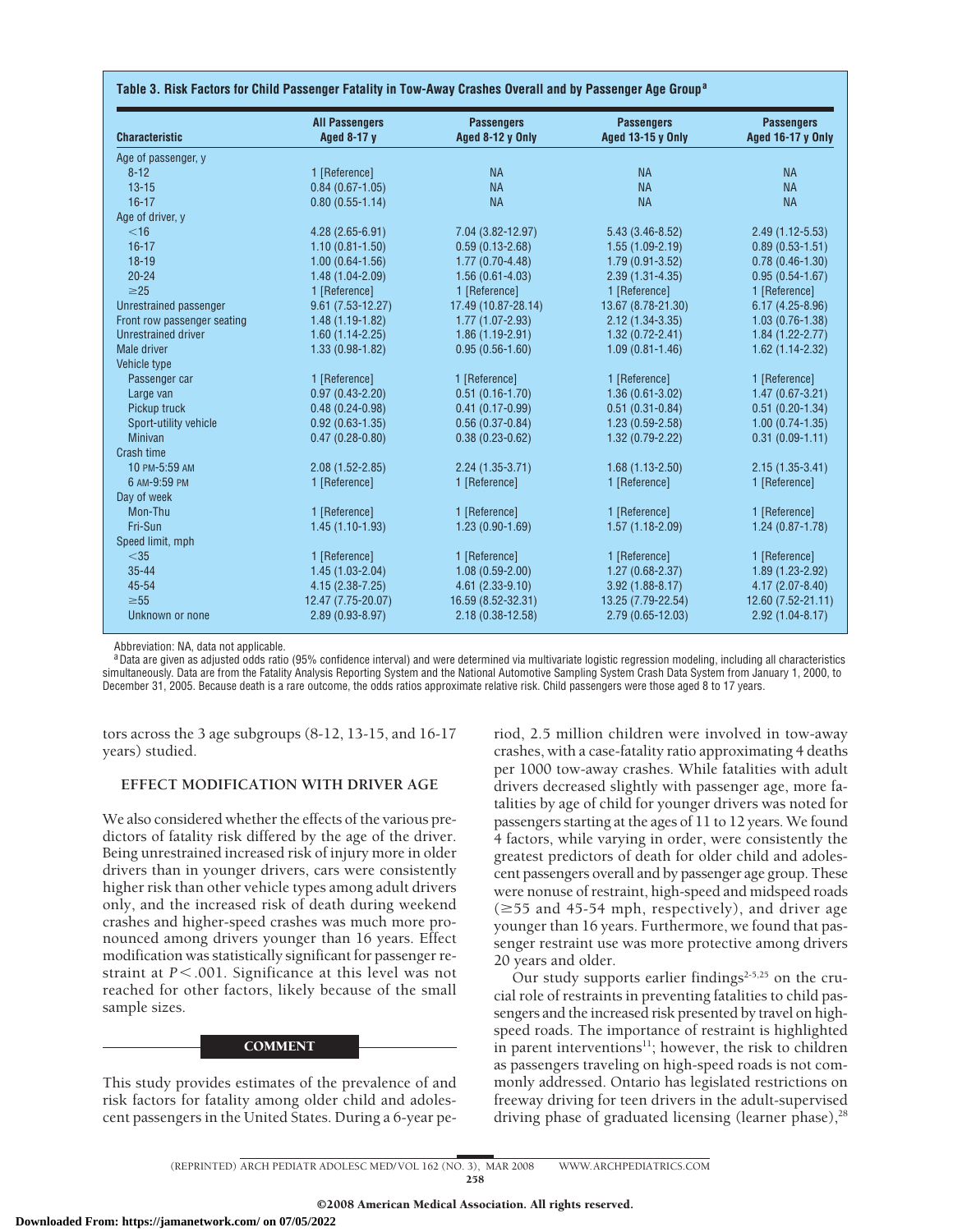and an exemplary parent-teenager driving agreement program has included driving on high-speed roads as a recommended restriction for newly licensed drivers.<sup>29,30</sup> The latter approach may be more practical than introducing licensing restrictions, because it is not always possible to avoid high-speed roads. It may also be more beneficial for learner drivers to gain experience in this highrisk condition while under supervision and in the safest driving stage they will experience during their lifetime.15 High-speed roads can be equipped with additional safety features, such as roadside and midlane barriers, offering better protection in areas with only unsealed or poorly maintained roads as alternatives.<sup>24</sup> Nevertheless, interventions could aim to raise awareness of this risk and develop strategies for passengers and drivers to reduce distractions and negative influences in this highrisk condition.31,32

Our findings also support previous research<sup>8,9</sup> showing inflated crash risk to teenaged passengers of teenaged drivers, but also extend this research to explore risks by several young driver age groups, including drivers younger than 16 years and those aged 20 to 24 years, and by several passenger age groups, including preteenaged older child passengers. While tow-away crashes with drivers younger than 16 years were the least common among the driver age groups, likely because of the lowest driving exposure, they posed the most extreme fatality risk to child passengers compared with any other driver age group. Many states have introduced restrictions on carriage of young passengers in their graduated licensing systems, but some states that allow driving while younger than 16 years do not restrict passengers, including on licenses that allow travel solely to and from school or for farming reasons.12,33 Our consistent finding of drivers younger than 16 years as a fatality risk factor for all passenger age groups suggests that these states should raise the minimum licensing age or, at minimum, restrict nonadult passengers for these drivers. Recently published research<sup>13,14</sup> suggests, however, that as many as  $1$  in  $10$  drivers younger than 18 years are actually unlicensed. Additional research, intervention development, and evaluation must be pursued nationally to address unlicensed driving, particularly among those who present extreme risk: drivers younger than 16 years. Few studies on young unlicensed driving are identifiable in published literature.<sup>13,14,34</sup> Also needed is a better understanding about the relationships among the drivers and the passengers. It is unclear how much of the additional risk is due to younger children being driven by older friends vs older siblings; previous research $35$  has shown that children being driven by teenaged siblings are at lower risk for injury in a crash than children being driven by other teenagers (although still at higher risk than when being driven by adults). Because licensure status is not collected in the NASS-CDS and relationship data are not collected in either the FARS or the NASS-CDS, either changes to the data collection procedure must be made or new studies must be conducted to obtain this information.

Our analysis was not without limitations. Approximately 6% of the FARS and 1.5% of the NASS-CDS children aged 8 to 17 years (and the associated drivers) were missing restraint status information and were combined with the unrestrained. As a sensitivity analysis, we combined those missing restraint status with the restrained; the resulting OR of fatality for being unrestrained vs restrained was reduced to 6.55 (95% confidence interval, 5.11-8.39). Little change resulted in the OR of the other predictors. Among these 8- to 17-yearold passengers, seating position was either unknown or nonapplicable (eg, seated in an unenclosed area) in 4% of the FARS cases and in 1% of the NASS-CDS cases. In addition, 0.5% of data were missing in both data sets for driver age, vehicle type, crash time, and day of week.While alcohol use was noted in a large minority of fatal crashes, a lack of compatibility between the FARS and NASS-CDS data sets on this variable precluded inclusion of alcohol as a factor in multivariate modeling.

In conclusion, messages by health care providers (including physicians, nurses, and others), schools, and public health officials need to inform parents of the risk to their preteenaged and young teenaged children when these children are passengers of drivers younger than 25 years. Emphasis should be placed on the risks due to restraint nonuse, travel on high-speed roads, and riding with drivers younger than 16 years. These findings can guide parents' decisions about with whom and where they permit their children to ride in vehicles. Furthermore, child passengers should be made aware of factors they should monitor about the drive and the driver when they are passengers of young drivers. Ideally, the messages should be delivered to child passengers and their parents before the children turn 11 years because it is at the age of 10 years when increases in passenger fatalities with young drivers first emerge.

For the safety of child and adolescent passengers, licensing laws must progress toward higher minimum licensing ages and restrict carriage of nonadult passengers by newly licensed drivers. Similarly, schools should review their policies around carpooling of older child and young adolescent passengers by young drivers. This point was also highlighted in the 2007 American Academy of Pediatrics School Transportation Safety policy statement.36

Concurrently, more research to understand and reduce unlicensed driving is essential, especially targeting drivers younger than 16 years. Further work needs to explore how best to reach families and young teens in preventing exposure to these high-risk situations.

**Accepted for Publication:** September 21, 2007.

**Correspondence:** Flaura Koplin Winston, MD, PhD, The Children's Hospital of Philadelphia, 3535 Market St, Ste 1150, Philadelphia, PA 19104 (flaura@mail.med.upenn .edu).

**Author Contributions:** Dr Winston had full access to all of the data in the study and takes responsibility for the integrity of the data and the accuracy of the data analysis. *Study concept and design:* Winston, Kallan, Senserrick, and Elliott. *Acquisition of data:* Kallan and Elliott. *Analysis and interpretation of data:*Winston, Kallan, Senserrick, and Elliott. *Drafting of the manuscript:* Winston, Kallan, Senserrick, and Elliott.*Critical revision of the manuscript for important intellectual content:* Winston, Kallan, Senserrick, and Elliott. *Statistical analysis:* Kallan and